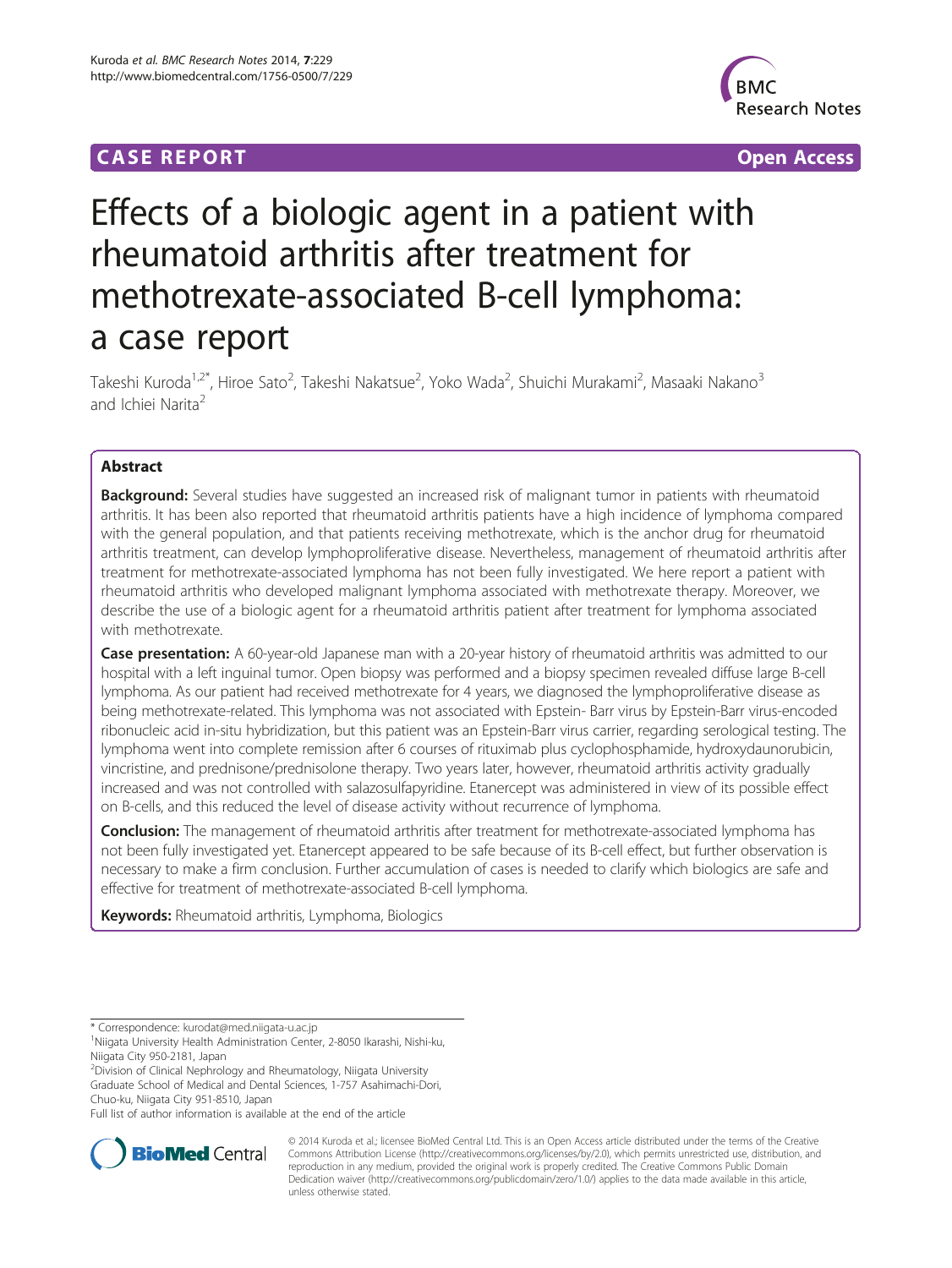## Background

Rheumatoid arthritis (RA) is a chronic inflammatory disease characterized by painful swollen joints, impaired mobility of the affected joints and permanent damage to the cartilage and bone. Methotrexate (MTX) is an anchor drug in the treatment of RA, and has been shown to delay the progression of radiographic changes in the joints, halt worsening of the quality of life, and prolong the life span of patients with RA [[1,2\]](#page-3-0).

However, a proportion of patients receiving MTX therapy may develop potentially life-threatening adverse events such as interstitial pneumonia [\[3-](#page-3-0)[9](#page-4-0)], severe bone marrow suppression [\[10,11\]](#page-4-0) and lymphoproliferative disease (LPD), including malignant lymphoma [\[12-15](#page-4-0)]. Until now, there has been some debate over whether MTX therapy for RA patients is associated with an increasing risk of developing lymphoma [\[16](#page-4-0)-[18\]](#page-4-0).

Here we report a patient with RA who sequentially developed diffuse large B-cell lymphoma (DLBCL) during a 4-year course of MTX therapy. We also discuss the clinical effects and safety of biologics after treatment of lymphoma.

## Case presentation

A 60-year-old Japanese man with a 20-year history of RA was admitted to our hospital with a left inguinal tumor in May 2011. His family history included no consanguinity or collagen diseases. He had first developed polyarthralgia in March 2003, and visited our satellite hospital. A diagnosis of RA was made, based on the presence of symmetrical polyarthritis involving the hands, elbows and knees, and positivity for serum rheumatoid factor (RF). Initially he was treated with bucillamine (100 mg/day) and prednisolone (2.5 mg/day), but this was soon switched to salazosulfapyridine (500 mg/day). His RA disease activity temporarily subsided, but later flared up again in May 2007. In June 2007, MTX was substituted for salazosulfapyridine at the dose of 6 mg/week. Treatment with tacrolimus was added in December 2008 at a dose of 1 mg daily, and was soon increased to 2 mg daily. Tacrolimus was switched to mizoribine (100 mg/day) in March 2009, because the arthritis was not controlled. Therefore, the dose of MTX (8 mg/week) was increased along with mizoribine (8 mg/week) in November 2011. The patient showed gradual resolution of his articular symptoms in response to MTX.

In April 2011, he noticed a mass about 3 cm in diameter in his left inguinal region, and this increased rapidly in size over the next month. Abdominal contrast computed tomography (CT) revealed a mass, approximately 7.0 cm in diameter, in the left inguinal region and involving the external iliac vein (Figure [1](#page-2-0)). Additionally, there was a thrombus in the distal part of the left external iliac vein: therefore, he was referred to our hospital on May 31. While scheduled to undergo a biopsy of the mass, he was admitted on May 31. At that time, there was no evidence of active synovitis.

On physical examination, his blood pressure was 120/62 mmHg with a regular heartbeat of 80 bpm and a temperature of 36.0°C. Pulse oximetry showed an oxygen saturation of 98%. Cardiac, lung and abdominal examination revealed no abnormalities. Marked left foot edema was observed. Neurological examination revealed no abnormalities. There was symmetric polyarthritis in the proximal interphalangeal and metacarpophalangeal joints of the hand, wrist, and ankle. Laboratory studies revealed a leukocyte count of 5740 per mm<sup>3</sup>, a red blood cell count of  $387 \times 10^4$  per mm<sup>3</sup>, a hematocrit of 39.2%, hemoglobin 12.7 g/dL, platelet count  $22.9 \times 10^4$  per mm<sup>3</sup>, and a Creactive protein level of 11.35 mg/dL. Electrolytes were normal with a total protein level of 7.1 g/dL and hypoalbuminemia (2.9 g/dL). The blood urea nitrogen concentration was 13.0 mg/dL, and the serum creatinine level was 0.68 mg/dL. Urinalysis showed a urinary protein excretion of 0.1 g/day, and no hematuria. His level of RF was 127.0 IU/mL and anti-cyclic citrullinated peptide antibody was 801.8 U/mL; antinuclear antibodies were negative. Blood tests revealed the following values: alanine transaminase 90 IU/L, aspartate aminotransferase 71 IU/L, alkaline phosphatase 608 IU/L, lactate dehydrogenase 394 IU/L, glutamyl transaminase 187 IU/L, total bilirubin 2.8 mg/dL, total cholesterol 196 mg/dL, and triglyceride 113 mg/dL. The serum immunoglobulin (Ig) levels were as follows: IgG: 1171 mg/dL; IgA: 401 mg/ dL; IgM: 65 mg/dL. The serum carcinoembryonic antigen level was 1.5 ng/mL (normal range, 1.0–6.7 ng/mL), squamous cell carcinoma antigen level 0.5 ng/mL (normal range, <1.5 ng/mL), carbohydrate antigen-125 24.0 ng/mL (normal range, <35 ng/mL), α-fetoprotein 3.0 ng/mL (normal range <10 ng/mL), prostate specific antigen 0.54 ng/ mL (normal range <3.0 ng/mL), and carbohydrate antigen 19-9 5 U/mL (normal range, <37 U/mL). The soluble interleukin-2 receptor level was elevated to 1168 U/mL (normal range, 220–530 U/mL). Notably, serum IgG reaction with Epstein-Barr virus (EBV)-viral capsid antigen (VCA) was positive (1/160), serum IgA reaction with EBV VCA was negative  $\left( \frac{1}{10} \right)$ , serum IgM reaction with EBV VCA was negative  $\left($ <1/10), serum IgG reaction with EBVearly antigen (EBV-EA) was negative  $\left\langle \frac{1}{10} \right\rangle$ , serum IgA reaction with EBV-EA was negative  $\left( \frac{1}{10} \right)$ , and that with the nuclear antigen was positive  $(1/20)$  (normal range,  $\langle 1/2 \rangle$ 10). Additionally, chest X-ray showed no abnormalities.

A CT scan of the abdomen and chest showed no ascites and no lymphadenopathy except for the left inguinal tumor with involvement of the left external iliac artery. Histological analysis of a biopsied lymph node revealed DLBCL with cluster of differentiation (CD) 20<sup>+</sup>, CD3<sup>-</sup> and negativity for EBV-encoded ribonucleic acid (EBER)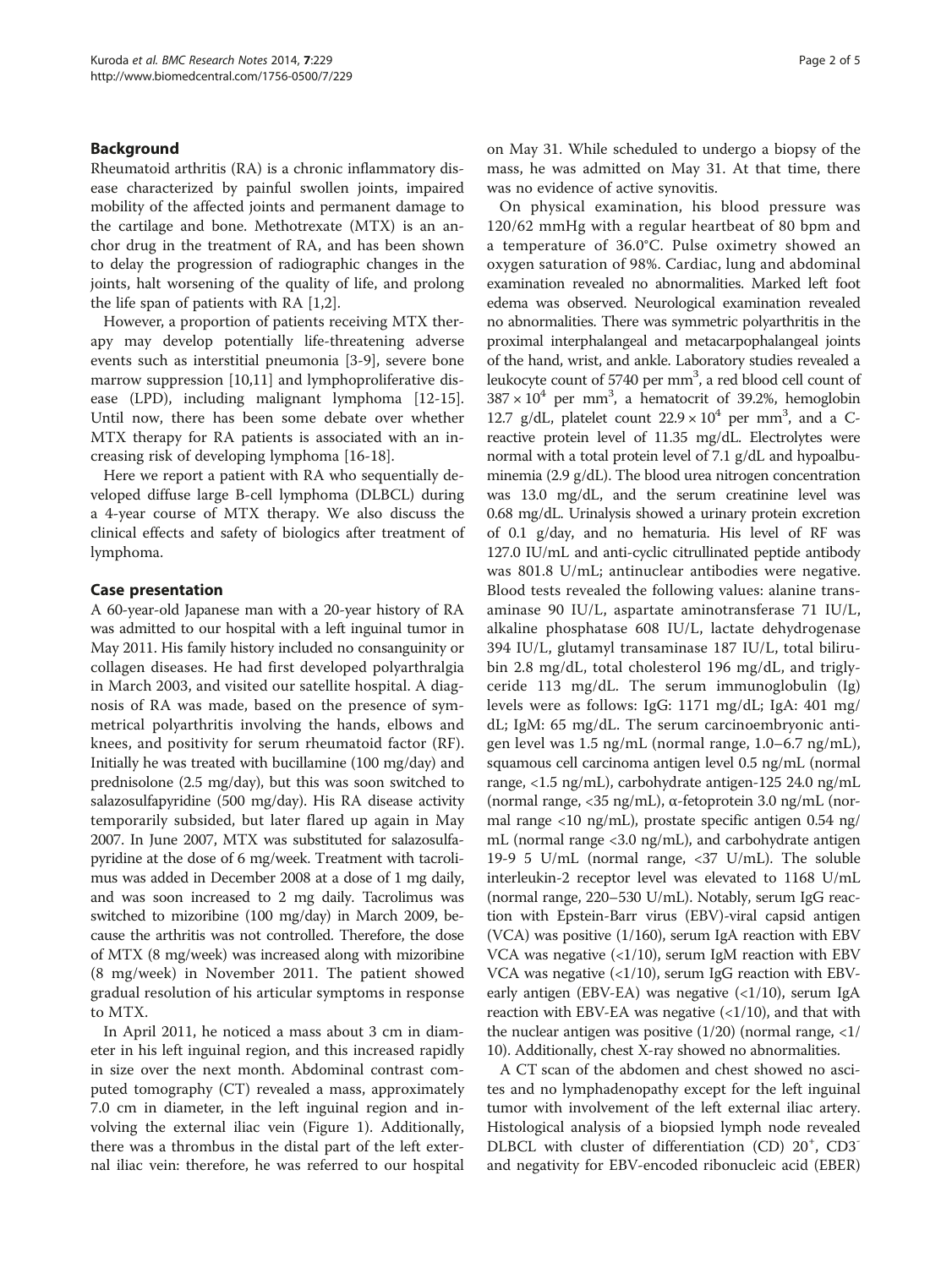<span id="page-2-0"></span>

in-situ hybridization (ISH). Flow cytometry analysis showed a pathological cell phenotype of CD19<sup>+</sup>, CD20<sup>+</sup>, CD22<sup>+</sup> , CD5- , CD10- and B-cell type. Cytogenetic analysis detected 45, X, -Y [\[3](#page-3-0)] /46, XY [\[17\]](#page-4-0), indicating deletion of chromosome Y. After diagnosis of lymphoma, the patient received six courses of chemotherapy (R-CHOP: rituximab, cyclophosphamide, adriamycin, vincristine, prednisone). After the first chemotherapy cycle, his foot edema began to improve and the left inguinal tumor suddenly became non-palpable. CT scans of the abdomen and chest taken in July 2011 revealed complete resolution of the lymph node enlargement, and complete remission of the DLBCL. He was discharged from hospital in July 2011, and followed up as an outpatient. His RA activity then gradually increased with symmetrical polyarthritis involving the hands, elbows and knees, and therefore salazosulfapyridine (1000 mg/day) and prednisolone (10 mg/day) were readministered. The RA disease activity became temporarily quiescent, but later flared up again in March 2013. Therefore, in May 2013, etanercept was added at 25 mg twice a week without MTX to control the arthritis, and thereafter the RA activity gradually improved. The disease activity score 28 erythrocyte sedimentation rate (DAS28-ESR) was 2.8 in August 2013 without any side effects or recurrence of the lymphoma.

# Conclusions

Several studies have suggested an increased risk of malignant tumor in patients with RA [[19-21](#page-4-0)], but the majority of reports have noted that the risk is not increased to a significant degree [\[22-26](#page-4-0)]. Whether or not RA patients treated with MTX have an increased risk of developing lymphoma remains a matter of controversy. It has been reported that RA patients have a high incidence of lymphoma compared with the general population, and

that patients receiving MTX, which is the anchor drug for RA treatment, can develop LPD [[12](#page-4-0)]. The risk of malignant lymphoma in patients with RA has been estimated to be 1.9–6.7 times that in the general population [[20](#page-4-0),[21,24,26,27](#page-4-0)]. Recently, several reports have suggested that EBV infection might be related to LPD associated with MTX [\[13,28](#page-4-0)]. EBV is a B-lymphocytotropic virus causing a variety of B-cell disorders, including infectious mononucleosis and LPD in patients who are immunosuppressed. Moreover, other reports have indicated that many spontaneous malignant lymphomas have become attenuated by withdrawal of MTX treatment alone [\[29,30](#page-4-0)]. These reports clearly indicate that MTX induces LPD. However, the relationship between the duration of MTX treatment and the onset of LPD [\[18,31\]](#page-4-0) still remains unclear. Several epidemiological studies have failed to find any overall association between MTX exposure and the development of lymphoma in RA patients [\[18,32](#page-4-0)-[34\]](#page-4-0). By contrast, it has been reported that the risk of lymphoma is higher in RA patients with high disease activity [\[35\]](#page-4-0). Thus, it is considered that MTX treatment reduces the disease activity of RA, leading to suppression for LPD, whereas MTX treatment induces LPD and EBV-related LPD in immunosuppressed patients. With regard to the histopathological type of lymphoma, a previous report has revealed that 78% of RA patients have B-cell lymphoma, 5% have T–natural killer-cell lymphoma, and 6% have Hodgkin's disease; 48% of B-cell malignant lymphomas in RA patients were been identified as DLBCL, which is the most common form [[35](#page-4-0)]. In our patient the lymphoma was diagnosed as DLBCL and the disease activity of RA could not be sufficiently controlled. As our patient had received MTX for 4 years, we diagnosed the LPD as being MTXrelated. This lymphoma was not associated with EBV by EBER-ISH, but this patient was an EBV carrier, regarding serological test.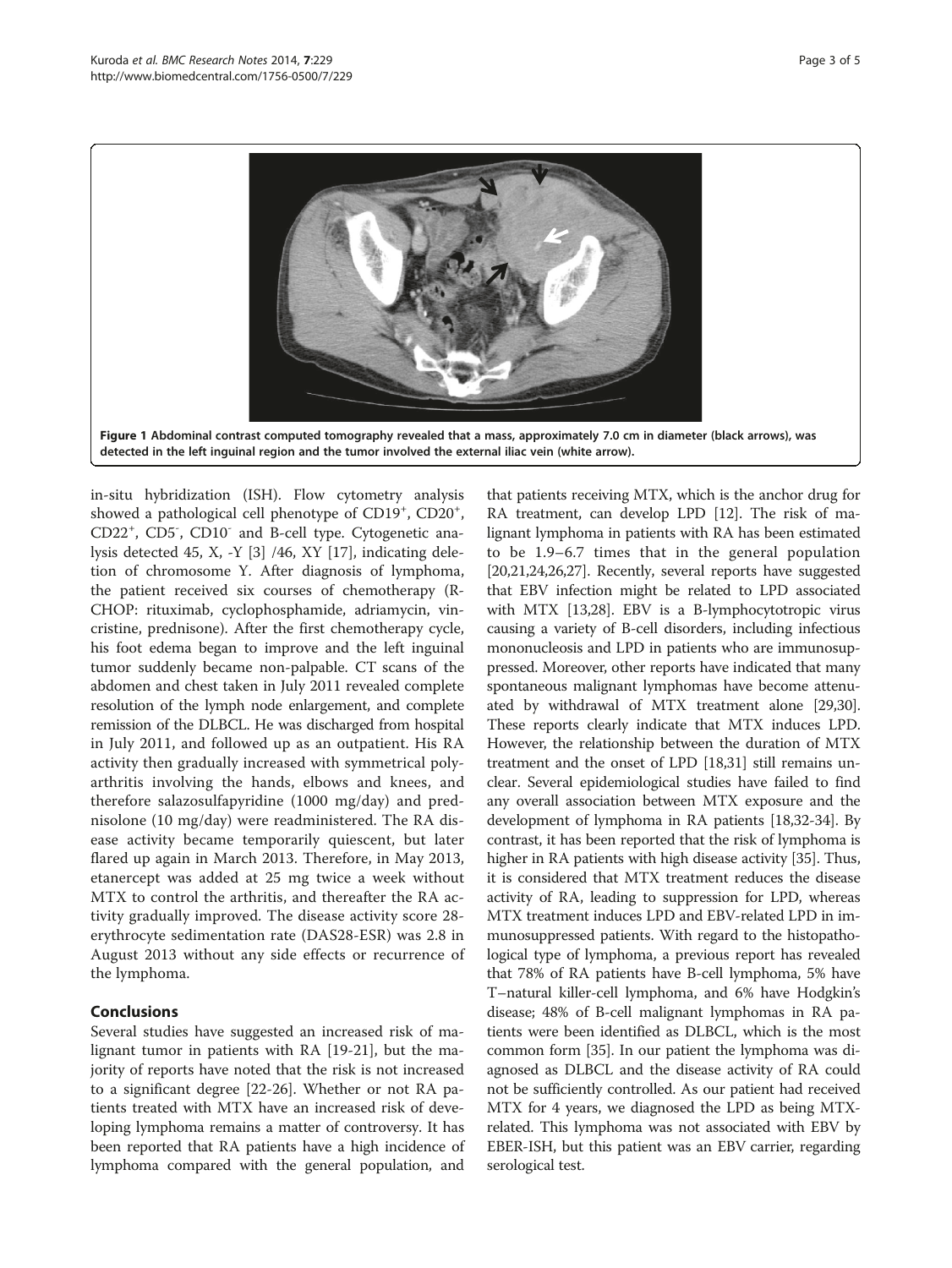<span id="page-3-0"></span>As for anti-tumor necrosis factor (TNF) therapy, the association between anti-TNF therapy and malignant lymphoma was also unclear. Several reports have indicated that patients receiving anti-TNF antibody therapy had no significantly increased risk of developing malignant lymphoma [\[21,36](#page-4-0)]. However, another report has indicated that patients receiving anti-TNF antibody therapy had a significantly higher incidence of lymphoma than patients without anti-TNF antibody therapy [\[37\]](#page-4-0). According to a metaanalysis of nine large-scale clinical trials involving RA patients, the risk of developing a malignant tumor was 3.3 times higher than in controls [[38\]](#page-4-0). There was considerable variation among individual cases, but the situation was complicated by several factors, and epidemiologic trends were unclear. After treatment for malignant lymphoma, our patient achieved complete remission with rituximab, but the disease activity of RA gradually became higher again. In this case, we determined that MTX was contraindicated and administered salazosulfapyridine first, but it was not effective. Therefore we decided to use biologics.

The rationale for treatment of lymphoma with a TNF inhibitor is still unclear. Although a direct action of TNF or anti-TNF on B-cells has been hypothesized, no increase in survival or apoptosis has been found [\[18,39](#page-4-0)]. Anti-TNF agents can be structurally classified into two types; one type is generated as an antibody against human TNF-α and the other type is engineered from human TNF receptors. The former type includes infliximab, adalimumab, and golimumab, and the latter type is etanercept. Biologic treatments are known to affect B-cells. Anti-TNF antibodies such as infliximab and adalimumab show complement-dependent cytotoxicity (CDC), antibodydependent cell-mediated cytotoxicity (ADCC), and outside-to-inside signaling (apoptosis/cell cycle arrest) via transmembrane TNF-α, whereas etanercept has only ADCC activity and lacks CDC activity and outside-to-inside signaling via transmembrane TNF-α in vitro [[40](#page-4-0)]. Transmembrane TNF-α is also known to exert unique biologic functions such as cytotoxic activity and polyclonal B-cell activation, in a cell-to-cell contact manner. Tocilizumab, an anti-interleukin-6 receptor inhibitor, reduces the frequency of peripheral preswitching and post-switch memory B-cells [\[41](#page-4-0)]. For this reason, we did not choose tocilizumab for the present patient. Additionally, it has been reported that both abatacept [\[42](#page-4-0)], a fusion protein composed of immunoglobulin fused to the extracellular domain of cytotoxic T-lymphocyte antigen 4, and certolizumab pegol [\[43](#page-4-0)], a humanised anti-TNF pegylated Fab' fragment do not mediate CDC and ADCC. Considering the features of these biologics and the fact that our patient had DLBCL with B-cell surface markers, we thought that etanercept would be safer than other biologics. Our patient achieved low disease activity without recurrence of malignant lymphoma after 5 months of treatment. If the response with etanercept is lost, abatacept or certolizumab pegol might be chosen.

Here we have described the use of a biologic agent for an RA patient after treatment for B-cell lymphoma associated with MTX. We chose etanercept for our patient considering its influence on B-cells, and he achieved low disease activity. Etanercept appeared to be safe because of its B-cell effect, but further observation is necessary to make a firm conclusion. Further accumulation of cases is needed to clarify which biologics are safe and effective in this situation.

### Consent

Written informed consent was obtained from the patient for publication of this case report and any accompanying images. A copy of the written consent is available for review from the Editor-in-Chief of this journal.

#### Competing interests

The authors declare that they have no competing interests.

#### Authors' contributions

TK, HS, TN, YW and SM made substantial contributions to the conception and design, and the acquisition, analysis, and interpretation of data. They were also involved in drafting and revising the manuscript. MN and IN contributed to the conception and design, and performed critical revision of the manuscript. All authors read and approved the final manuscript.

#### Acknowledgement

This work was supported by a grant for Yukjin Kikin, Niigata University.

#### Author details

<sup>1</sup>Niigata University Health Administration Center, 2-8050 Ikarashi, Nishi-ku, Niigata City 950-2181, Japan. <sup>2</sup> Division of Clinical Nephrology and Rheumatology, Niigata University Graduate School of Medical and Dental Sciences, 1-757 Asahimachi-Dori, Chuo-ku, Niigata City 951-8510, Japan. <sup>3</sup>Department of Medical Technology, School of Health Sciences, Faculty of Medicine, Niigata University, 2-746 Asahimachi-Dori, Chuo-ku, Niigata City 951-8518, Japan.

#### Received: 10 September 2013 Accepted: 31 March 2014 Published: 11 April 2014

#### References

- 1. Pincus T, Ferraccioli G, Sokka T, Larsen A, Rau R, Kushner I, Wolfe F: Evidence from clinical trials and long-term observational studies that disease-modifying anti-rheumatic drugs slow radiographic progression in rheumatoid arthritis: updating a 1983 review. Rheumatology (Oxford) 2002, 41:1346–1356.
- Krause D, Scleusser B, Herborn G, Rau R: Response to methotrexate treatment is associated with reduced mortality in patients with severe rheumatoid arthritis. Arthritis Rheum 2000, 43:14–21.
- 3. Searles G, McKendry RJR: Methotrexate pneumonitis in rheumatoid arthritis: potential risk factors. Four cases reports and a review of the literature. J Rheumatol 1987, 14:1164–1171.
- 4. Carson CW, Cannon GW, Egger MJ, Ward JR, Clegg DO: Pulmonary disease during the treatment of rheumatoid arthritis with low dose pulse methotrexate. Semin Arthritis Rheum 1987, 16:186–195.
- 5. Carroll GJ, Thomas R, Phatouros CC, Atchison MH, Lesile AL, Cook NJ, D'Souza I: Incidence, prevalence and possible risk factors for pneumonitis in patients with rheumatoid arthritis receiving methotrexate. J Rheumatol 1994, 21:51–54.
- 6. Ohosone Y, Okano Y, Kameda H, Fujii T, Hama N, Hirakata M, Mimori T, Akizuki M, Ikeda Y: Clinical characteristics of patients with rheumatoid arthritis and methotrexate induced pneumonitis. J Rheumatol 1997, 24:2299–2303.